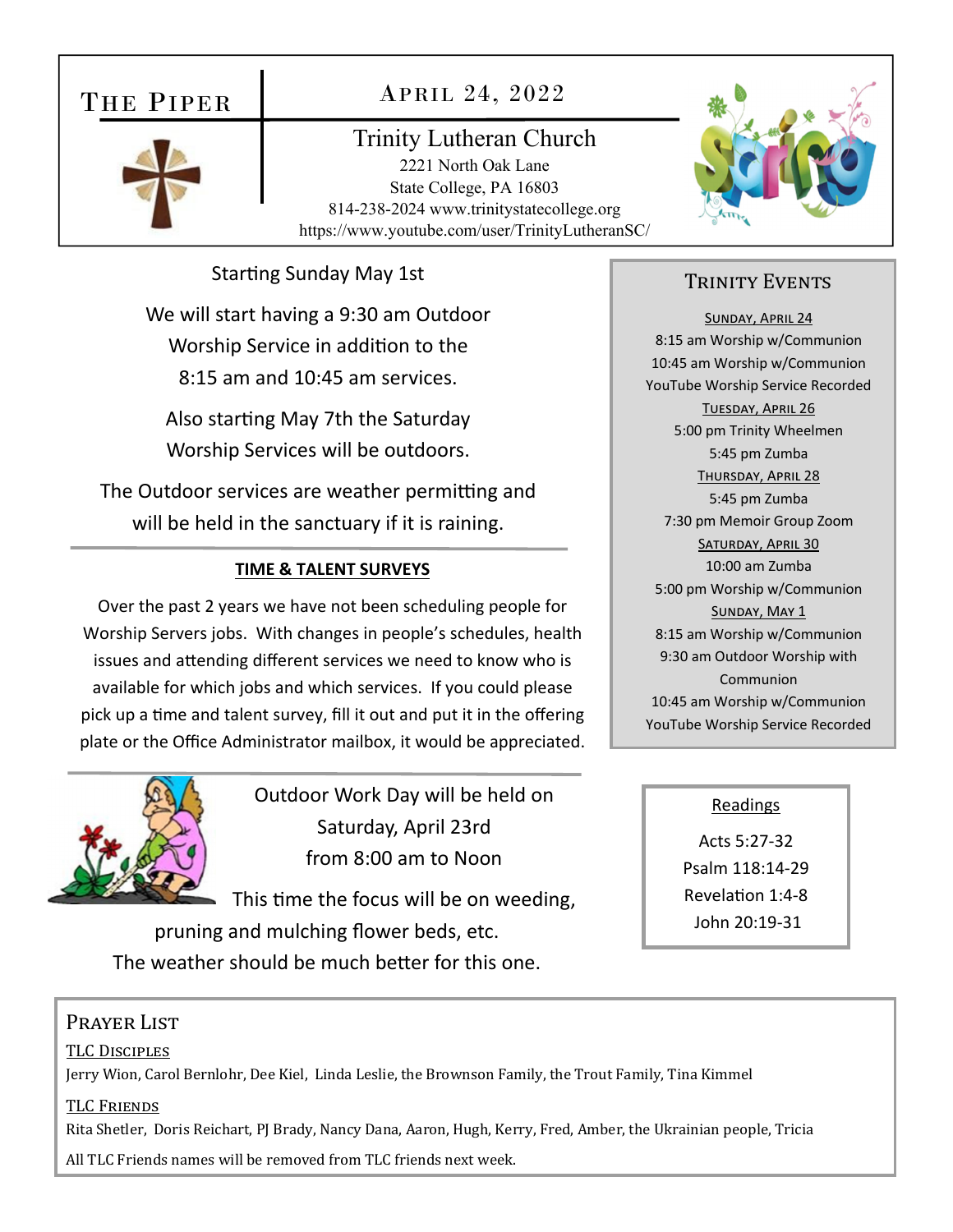# *Class of 2022*

We would like to recognize those who are graduating from High School, from Technical School and from Undergraduate and Graduate Colleges.

If you or someone in your family will be graduating this year, please let the office know by Sunday, May 1st. Information can be emailed to: tlcoffice2@comcast.net or called in at 814‐238‐2024.



Include the name of the student, a picture (if available), where they are graduating from, degree (if applicable) and future plans, if known.

> We are planning to recognize graduates Sunday, May 8th at the 9:30 am outdoor service.



We are now starting to have real flowers in the Altar Vases. If you would like to sponsor flowers in honor of or in memory of someone special please sign up on the flower chart on the bulletin board outside Fellowship Hall.

Cost for 2 vases of flowers is a total of \$50.00 Flower costs and delivery costs have both gone up in the last 2 years.

## Last Week/Shoe Drive Fundraiser



April is "Adopt-a-Greyhound Month" and the Nittany Greyhounds, a non-profit greyhound adoption organization, is celebrating with a Shoe Drive Fundraiser.



If you have shoes you no longer like or wear, please consider dropping them in the Nittany Greyhound's collection box during the month of April.